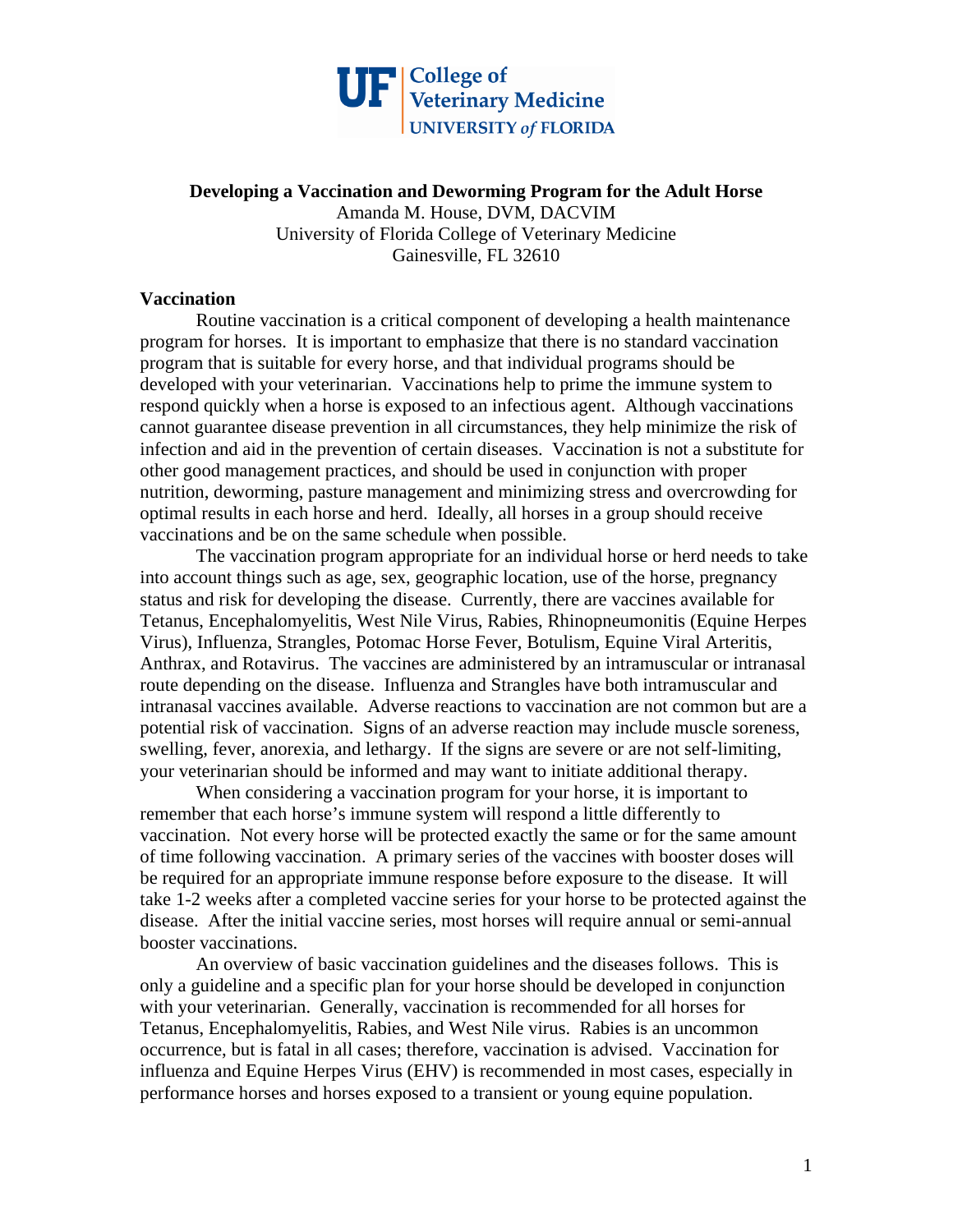Broodmares and weanlings have specific vaccination recommendations tailored for their needs, and will not be covered in detail here. The information presented herein is a program targeted for the adult pleasure or performance horse.

Tetanus is caused by *Clostridium tetani*, an anaerobic, spore-forming bacterium. The bacteria are present in the intestine and manure of horses, as well as in the soil. *Clostridium tetani* produces spores that can survive for years in the environment. The spores can gain access to the horse through wounds or lacerations, or the umbilicus in foals. The clinical signs of tetanus are a result of toxin production, and include muscle stiffness and rigidity, third eyelid prolapse, stiff legs and "sawhorse" stance, nostril flare, and lockjaw. Severe cases are unable to eat, and may be down and unable to get up; many progress to death or require euthanasia. All horses should be revaccinated annually for tetanus, and boostered immediately if they sustain a wound or undergo surgery greater than 6 months after their previous vaccine. Tetanus antitoxin can be administered to horses that sustain a wound (increasing their risk of disease) and that have not previously been vaccinated with tetanus toxoid. Tetanus antitoxin rarely can cause fatal liver disease, and should be discussed with your veterinarian prior to administration.

The equine encephalomyelitis viruses (eastern equine encephalomyelitis (EEE), western equine encephalomyelitis (WEE), and Venezuela equine encephalomyelitis (VEE)) are transmitted by mosquitoes to horses and humans from wild birds or rodents. Horses and humans are considered dead-end hosts for the disease, and cannot pass it to others. Infection with these viruses can cause fever and neurological symptoms such as depression, difficulty walking/staggering gait, changes in mentation/behavior, and seizures. VEE is a reportable foreign animal disease, and has not been seen in the U.S. for many years. The death rate is 70-90% for horses with EEE or VEE, and about 50% for horses with WEE. All horses should be vaccinated for EEE/WEE in the spring, prior to mosquito season, and potentially again in the fall in warm climates such as Florida (every 6 months).

West Nile Virus is another virus transmitted by mosquitoes that can cause neurological symptoms such as muscle tremors, loss of coordination, hypersensitivity to being touched, and recumbency. The death rate for infected horses is about 33%. Three vaccines are available for use, and horses should be vaccinated annually. Fortunately, Rabies is an uncommon disease in the horse. However, in any areas where Rabies is endemic in the wildlife population, horses can be exposed through a bite from an infected animal. Rabies results in progressive neurological disease and is fatal in all cases. It can be transmitted from infected horses to humans. Vaccination is recommended followed by a yearly booster.

Equine influenza is one of the most common infectious respiratory diseases in the horse. The virus is highly contagious and can be transmitted through the air from horse to horse as a result of coughing. The most common signs of infection are fever, cough, nasal discharge, and reduced appetite. Young horses (<5 years) and horses exposed to large numbers of other horses through showing or transport seem to be most susceptible to infection. Most horses recover from infection in about 10-14 days, and treatment consists of supportive care. Vaccination is available in intramuscular (killed virus, and canary pox vectored vaccine) and intranasal (modified live virus) formulations. Discuss the best option for your horse with your veterinarian. Vaccination is recommended every six months, and is done more frequently (every 3-4 months) in some horse populations.

Equine herpesvirus type 1 (EHV-1) and equine herpesvirus type 4 (EHV-4) can both cause respiratory infections (Rhinopneumonitis) in horses, generally affecting the upper respiratory tract and causing fever, nasal discharge, and sometimes cough.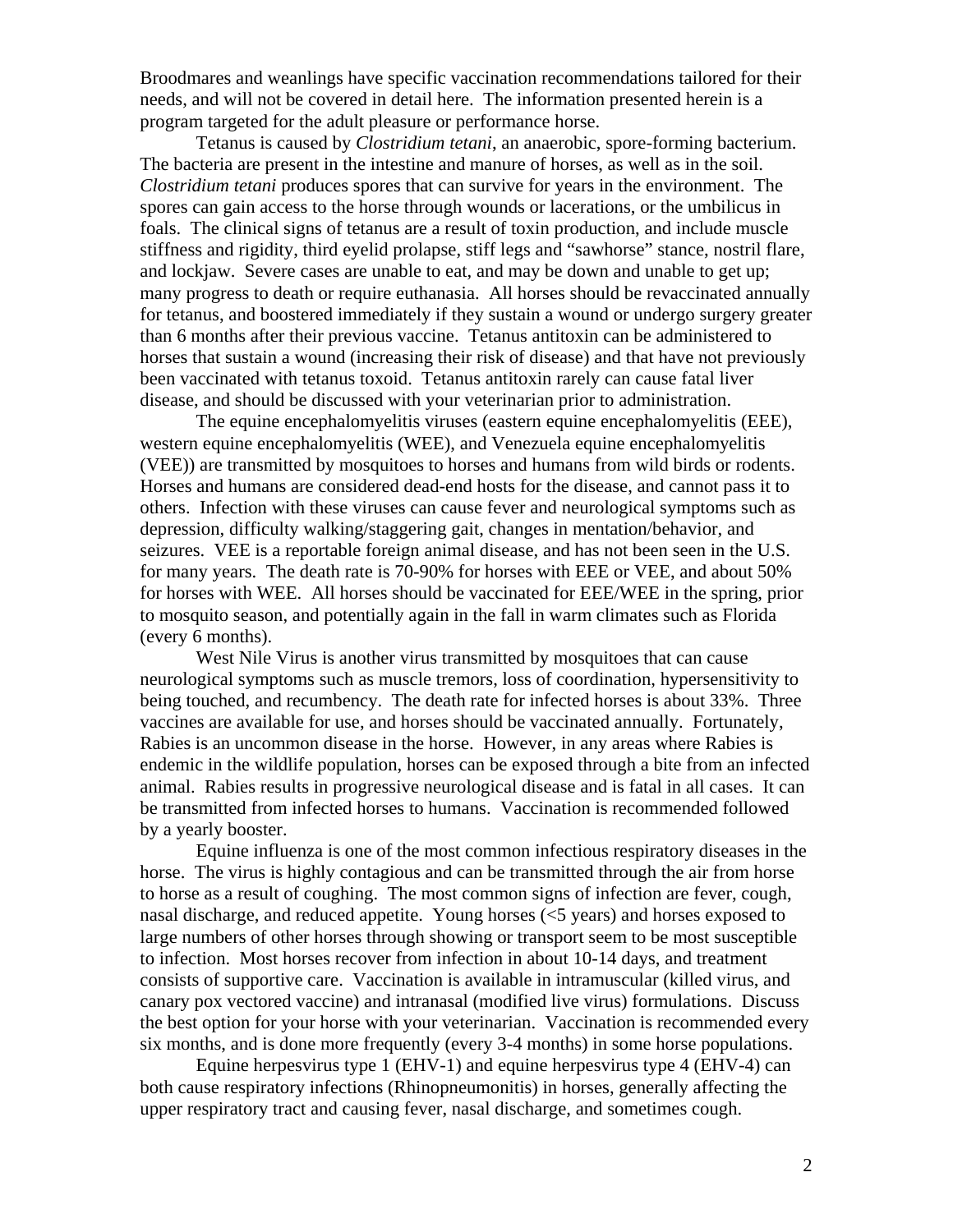However, EHV-1 can also result in neurological disease, abortion, and foal death. EHV-1 and EHV-4 are transmitted through the air or by direct contact with secretions from the nose, on equipment, or in drinking water. It is likely that initial infection with EHV-1 and EHV-4 first occurs in foals, but clinically apparent infections are seen as they get older and are exposed to new horses. Vaccination is recommended for prevention of abortion in pregnant mares (with a killed vaccine product licensed for prevention of abortion) and for reduction in signs and spread of respiratory disease in foals, weanlings, yearlings, young performance, and show horses that have a higher risk of exposure. Vaccination does not prevent the neurological form of EHV-1. Adult horses determined to be at risk for infection are usually vaccinated every 6 months.

Additionally, vaccines for Strangles (*Streptococcus equi* infection) and Potomac Horse Fever (PHF) are available and their use should be discussed with your veterinarian. Potomac Horse Fever is not typically seen in Florida, but vaccination may be considered in horses that are traveling to the northeast and mid-atlantic regions. The vaccine for PHF is not completely protective, and additional study on this vaccination and disease is warranted. Vaccinations for Botulism, Rotavirus, and Equine Viral Arteritis are used more commonly in breeding populations. The American Association of Equine Practitioners has recently updated their guidelines for vaccination of the horse, and is an excellent resource for owners at [www.aaep.org](http://www.aaep.org/). That website has an excellent chart available for download on vaccination of foals and adults.

## **Parasite Control**

Establishing a deworming program for equine parasites has become a somewhat controversial topic of discussion. Due to the emergence of resistant parasites (worms that are not killed by traditional dewormers), some of the emphasis is shifting to prevention and control, rather than just routine rotational treatment with anthelmintics. The American Association of Equine Practitioners (AAEP) recommends establishing a program with your veterinarian that works best for your horse and/or herd, in conjunction with these suggestions for environmental management:

- 1. Clean and dispose of manure in the pasture at least twice weekly.
- 2. Mow and harrow pastures regularly to break up manure and expose parasite eggs to the sun.
- 3. If possible, rotate pastures by allowing other livestock to graze them.
- 4. Group horses in a pasture by age to reduce exposure to certain parasites, and maximize the deworming program geared to that group.
- 5. Prevent overgrazing and reduce fecal contamination by keeping the number of horses per acre to a minimum.
- 6. Feed horses in a feeder for hay and grain rather than on the ground.
- 7. Remove bot eggs from the hair routinely to prevent ingestion.

Individual horses can be monitored for parasites with a fecal examination and egg count. In Florida, the peak worm season is fall, winter, and spring. Treatment should be focused around these times. The effectiveness of different dewormers can be measured using a fecal egg count reduction test, which involves performing a fecal egg count before and after deworming your horse. Although it is critical to target the large and small strongyles in adults, as well as roundworms in foals, rotation of dewormers should not be done as often as every 4-8 weeks, because this may promote resistant worms. Ideally, a dewormer can be used for several treatments prior to rotation to a new drug. It is important to remember that treatment with ivermectin is done at 2 month intervals, while moxidectin is done at 3 month intervals. Equine tapeworms are difficult to identify